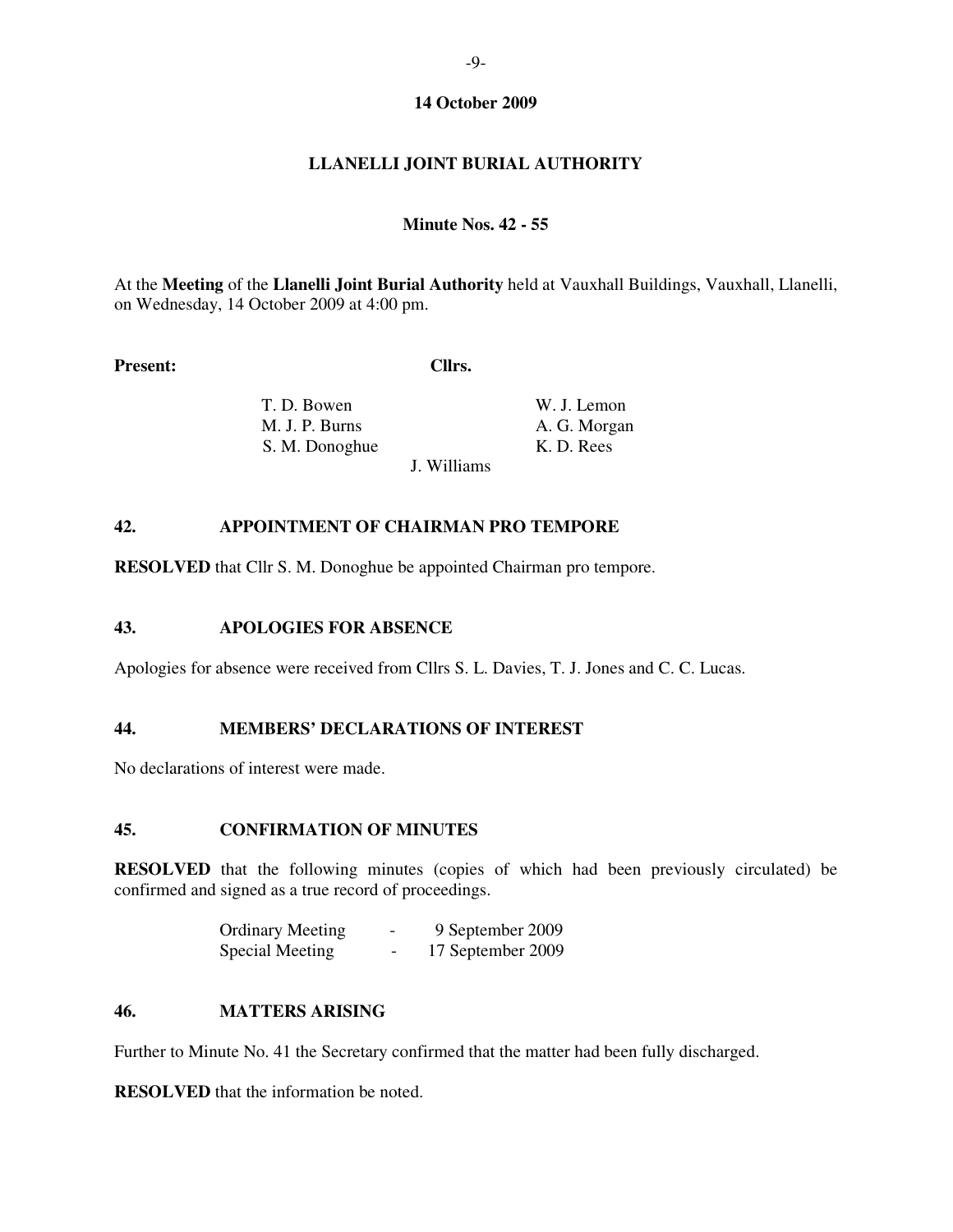# **14 October 2009**

# **47. INCOME AND EXPENDITURE REPORTS**

**RESOLVED** that the income and expenditure report for August 2009 and the provisional report for September 2009 be noted.

### **48. SCHEDULE OF PAYMENTS**

Consideration was given to the schedule of payments for September 2009, which revealed expenditure for the month amounted to £25,013.51.

**RESOLVED** that the information be noted.

# **49. LOCAL GOVERNMENT PAY SCALES 2009/2010**

**RESOLVED** that the National Joint Council circular 2/09 confirming pay scales and allowances effective from 1 April 2009, be received and adopted.

## **50. LLANELLI CREMATORIUM LTD – RENT REVIEW**

Members considered the Secretary's report informing of the impending annual rent review and which confirmed the amount of rent payable to the Burial Authority from Llanelli Crematorium Ltd, with effect from 1 December 2009.

Members were informed that given the negative position of the 'all items' index figure of the Index of Retail Prices, there would be no increase to the existing rent and it was

**RESOLVED** that the report be noted.

## **51. REVIEW OF STANDING ORDERS AND FINANCIAL REGULATIONS**

Further to Minute No. 34, the Secretary presented his covering report (a copy of which had been previously circulated) which reviewed extant standing orders and financial regulations. Appended to the report were the latest model sets of standing orders and financial regulations provided by the Society of Local Council Clerks and Members were requested to consider adopting them as the Burial Authority's latest versions.

Members were informed that the new sets of documents were an improvement on the Authority's existing versions in so far as they were clearer to read and interpret; they also reflected current legislation and were more succinct.

Following discussion it was

**RESOLVED** that the Secretary's covering report be accepted and that the model sets of standing orders and financial regulations appended to the report be received and adopted.